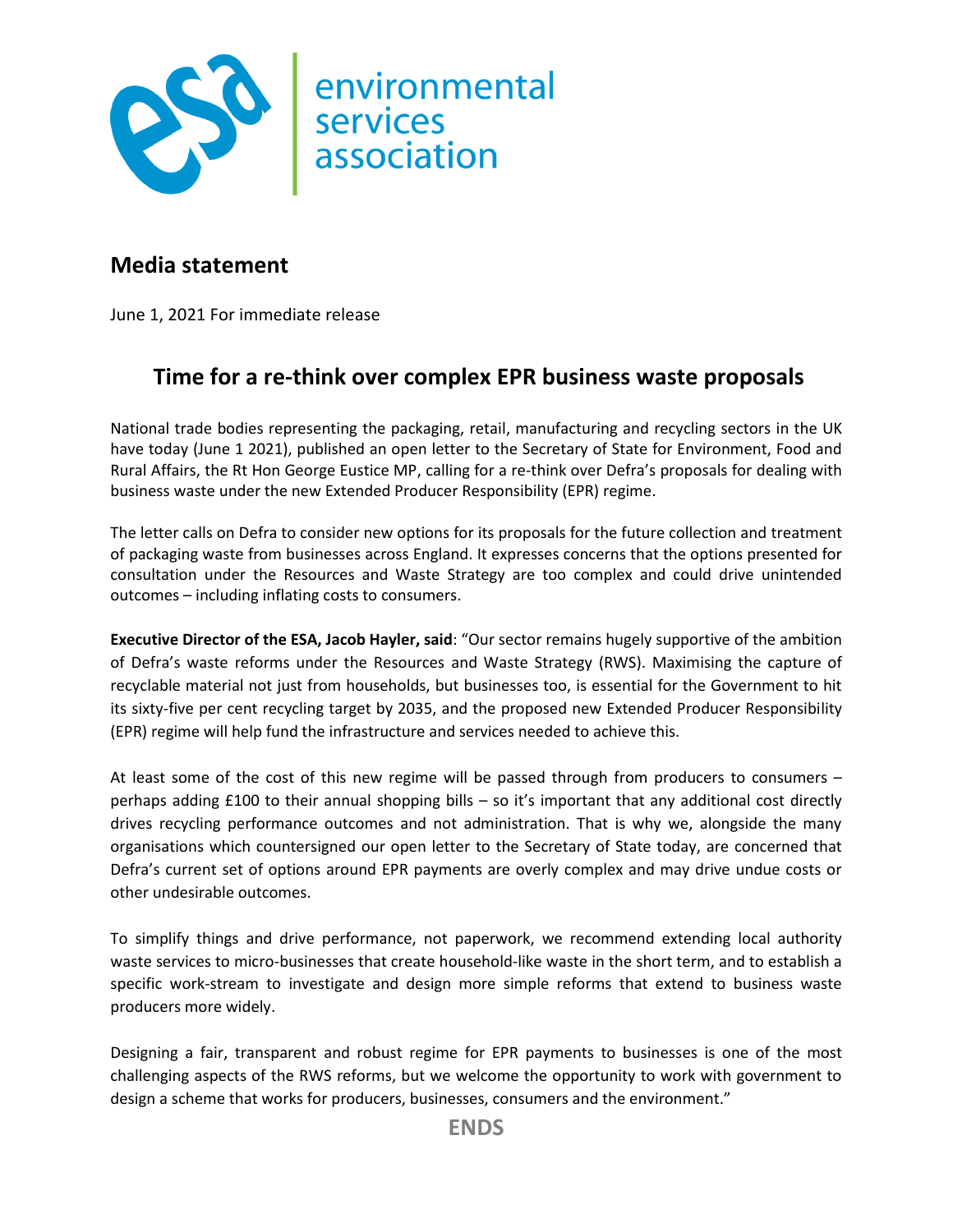## **Notes to editors:**

- A. The **Environmental Services Association** (ESA) is the trade association representing the UK's resource and waste management industry. Our members are directly transforming the way the UK's waste is managed in pursuit of a circular economy and are leading the sector in an effort to decarbonise recycling and waste management operations.
- B. The ESA works with all levels of government, regulators and the public to deliver sustainable waste and resource management solutions for the UK. You can find out more about us and our members in ou[r Annual report](http://www.esauk.org/application/files/2416/0647/4359/ESA_Annual_Report_201920.pdf) for 2019/20.
- C. A full copy of the letter is appended below.

Secretary of State for Environment, Food and Rural Affairs Defra, Seacole Building 2 Marsham Street London SW1P 4DF [An open letter – By email]

1st June 2021

Dear Secretary of State,

## **Maximising the impact and effectiveness of the packaging reforms**

The Environmental Services Association (ESA), its members and those countersigned below remain very supportive of both the ambition and scale of the reforms contained within Defra's Resources and Waste Strategy (RWS), which hold the potential to deliver a more circular economy and support the national pursuit of net-zero carbon emissions.

Funding the collection and treatment of packaging waste from municipal sources and microbusinesses, through a new extended producer responsibility regime, will play an important role if Defra is to achieve its ambitious recycling targets.

In practice, these changes to the funding mechanism will, at least partly, be passed through to consumers, resulting in a £100 average annual increase to household shopping bills. It is therefore critical that any costs within the system are only incurred if they directly drive the desired outcomes.

We are concerned that the payment options for the management of packaging waste arising from businesses currently under consideration in the EPR consultation are not sufficiently developed to be implemented in the proposed timeframes and recommend that a post-consultation work-stream is dedicated to refining workable proposals.

We also believe that focussing first on delivering consistency of collections and EPR for households and micro-businesses is the optimum way to deliver quick recycling performance improvement.

The Government rightly aims to drive up recycling rates from non-domestic settings, but the three options presented for consultation highlight the complexity of achieving this. The current proposals contain many sound principles but attempting to accommodate the plethora of current business arrangements has created some highly complex policy proposals we believe may undermine the objectives of Extended Producer Responsibility. We therefore propose the following: